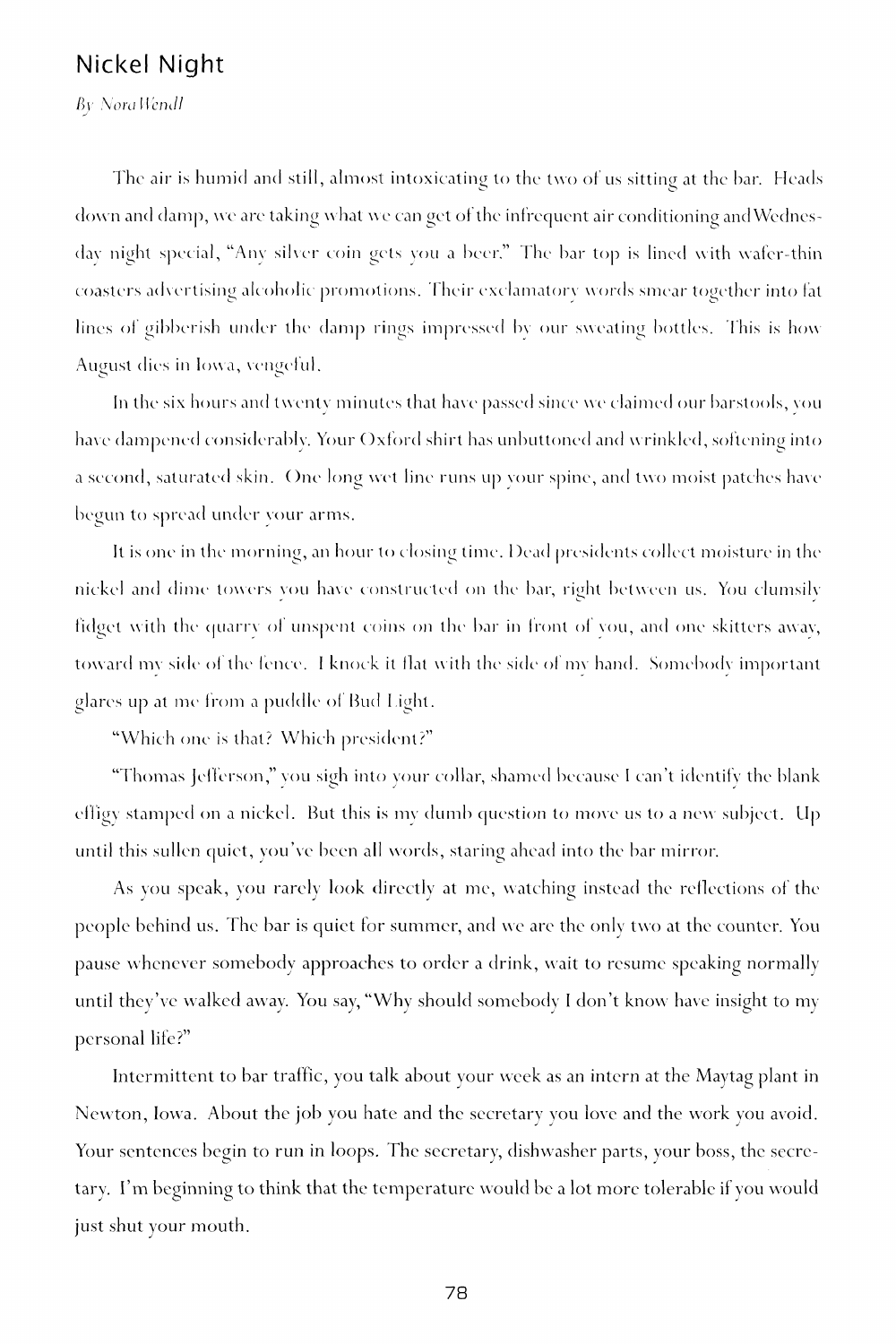"I think I'm in love with her. Her name is Denise, and she has this hair. Oh, my god."

You wax poetic about Denise because we are dating as un-seriouslv as any two people can date. Ours is a long-distance relationship from towns apart. You have a year left of school to receive your degree in engineering. I still have two full years before I am awarded a degree in the visual arts. You can't wait around for me to graduate. That year, you tell me, could spell the rest of your professional life. You could climb the corporate ladder to breathless altitudes, "Hell," vou say, "I could become a junior executive at Maytag." I'd say the cold logic of water valves, wash arms, and spline-shafted motors has begun to infect your life.

You raise vour glass in a toast, "to vou all, to vour health," vou exclaim, extolling affections reflection-ward. I raise mine, act the part of a good sport, and take a long drink of something domestic.

"Check out the hat," you mutter, teeth gritted against the bottle's mouth, lips almost unmoving.

"Where?"

"Behind us."

I turn to look, but vou grab mv elbow before I get a quarter of the way around in mv seat.

"No! Not that wav. Straight ahead."

I follow the gesturing line of vour longneck and lean forward to squint through the bottles packed on shelves against the mirror. The bartender, cleaning glasses down the bar, starts to walk our way. He thinks we're going to order something.

"I don't see..."

"Between the Jack and the Vermouth."

"Which is...oh, I see. Nice." Just some local types. I'm not sure why you've picked them out.

"You into cowboys at all?" You want to justify your clerical infatuations with my attraction to some guy in a ten-gallon.

"Not in particular. I'd take that hat, though."

"Want me to grab him for you? I'll say I'm your little brother. I can catch a ride home with the chick in the spurs over there."

You would probably do all of this and not think twice about it.

"Uh-oh. Here they come!"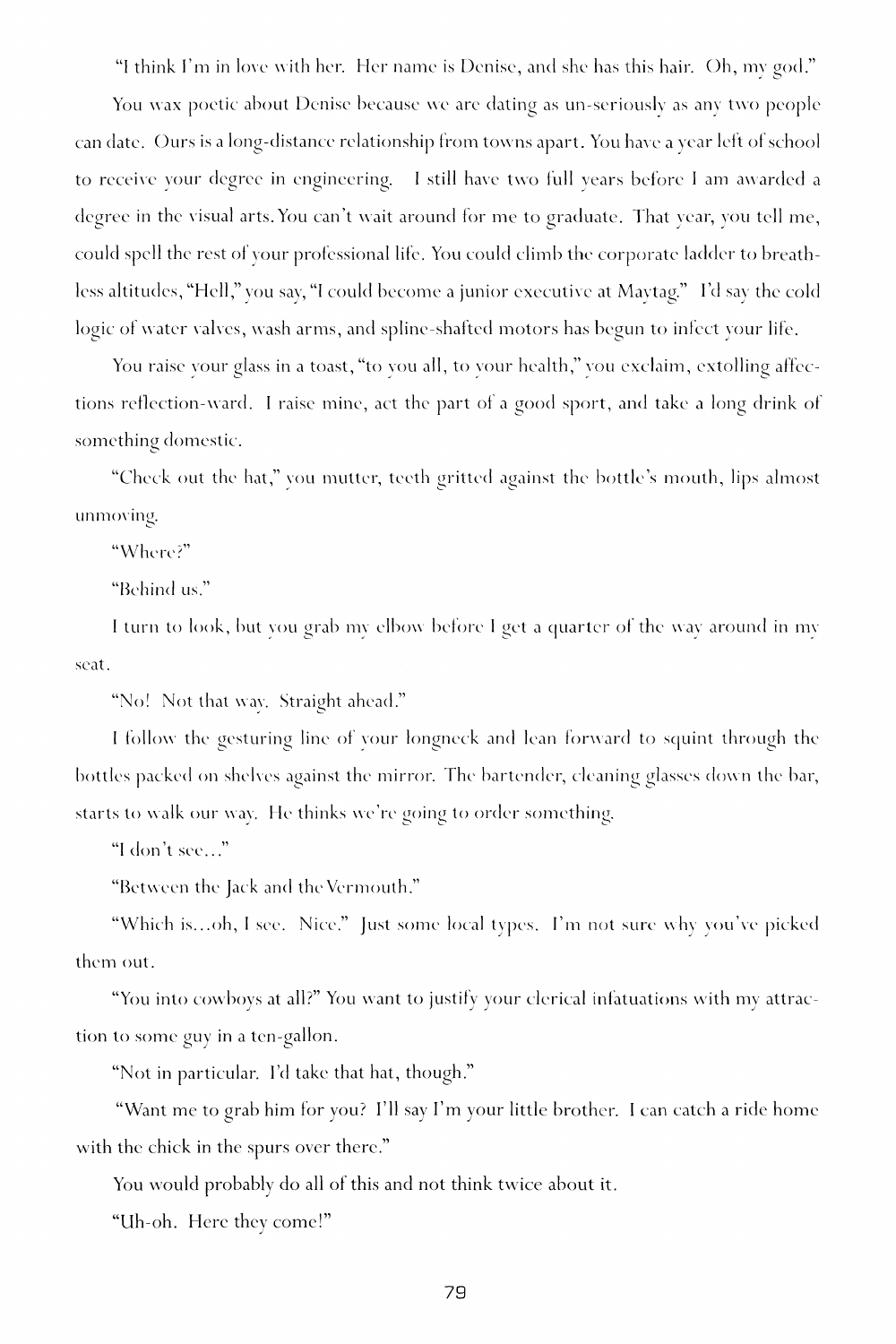You lean in to nud^e me , and mv elbow knocks a bottle over. I kick at you, stubbing my toe on the corner of the bar. It hurts and my eyes start to water. There is beer everywhere. I leap out of its way as it pours off of the counter and soaks my chair.

"What's wrong? Drowning your sorrows over here?" The Lone Ranger smiles, bearing big horse teeth and rawhide breath. He has my wrist locked in his hand, a hand that says he's never lifted anything heavier than a ream of paper. I laugh and excuse myself to the bathroom. I'd bet a nickel that the line is so long, by the time I'm back he should have moved along to some other wagon camp.

I'm almost to the restroom when I turn around to see if he's still there. He is, and he's punching you on the arm in a way that suggests you know each other. This is your regular bar, after all. He stands taller than you, speaking to the top of your head as you begin to mop up my mess. In your loose trousers and wrinkly shirt, you look like some rumpled yuppy. A junior alcoholic, absent-mindedly using the bartender's gray rag to push beer off the bar and onto the floor. The cowboy carefully rolls up his right sleeve and takes the towel from your wayward hand. From across the room, everything seems fine. Het it go, and follow the neon image of Annie Oakley, pointing her six-shooter in the direction of the powder room.

The three women in line before me have the same haircut in varied shades of blonde, highlights glaring under the flickering neon of beer advertisements. There is an up-front honesty here that belies the darkness of the rest of the bar.

A tall woman comes out of the restroom, shaking her hands dry and laughing. Two women from the line enter the bathroom together. I let mv mind, my eyes wander in and out of the dark corner. This is a sticky little bar, domestic beer on tap, domestic music blaring overhead, deafening the live voices trying to converse. Tom Petty sings about the "Great Wide Open. " All of that is just beyond these doors, but it isn't air-conditioned so I don't want to go. Tom must realize the song's futility, because he stops halfway through and starts to sing about a dance with Mary Jane.

The door swings open, and the woman in front of me pivots around, tottering. Her damp forehead reflects the glowing neon streaks of a liquor advertisement that covers the wall behind me. A bead of sweat, shimmering blue, works its way from under her hairline to the corner of her eye.

"Hold.. .my drink?"

"Yeah, sure."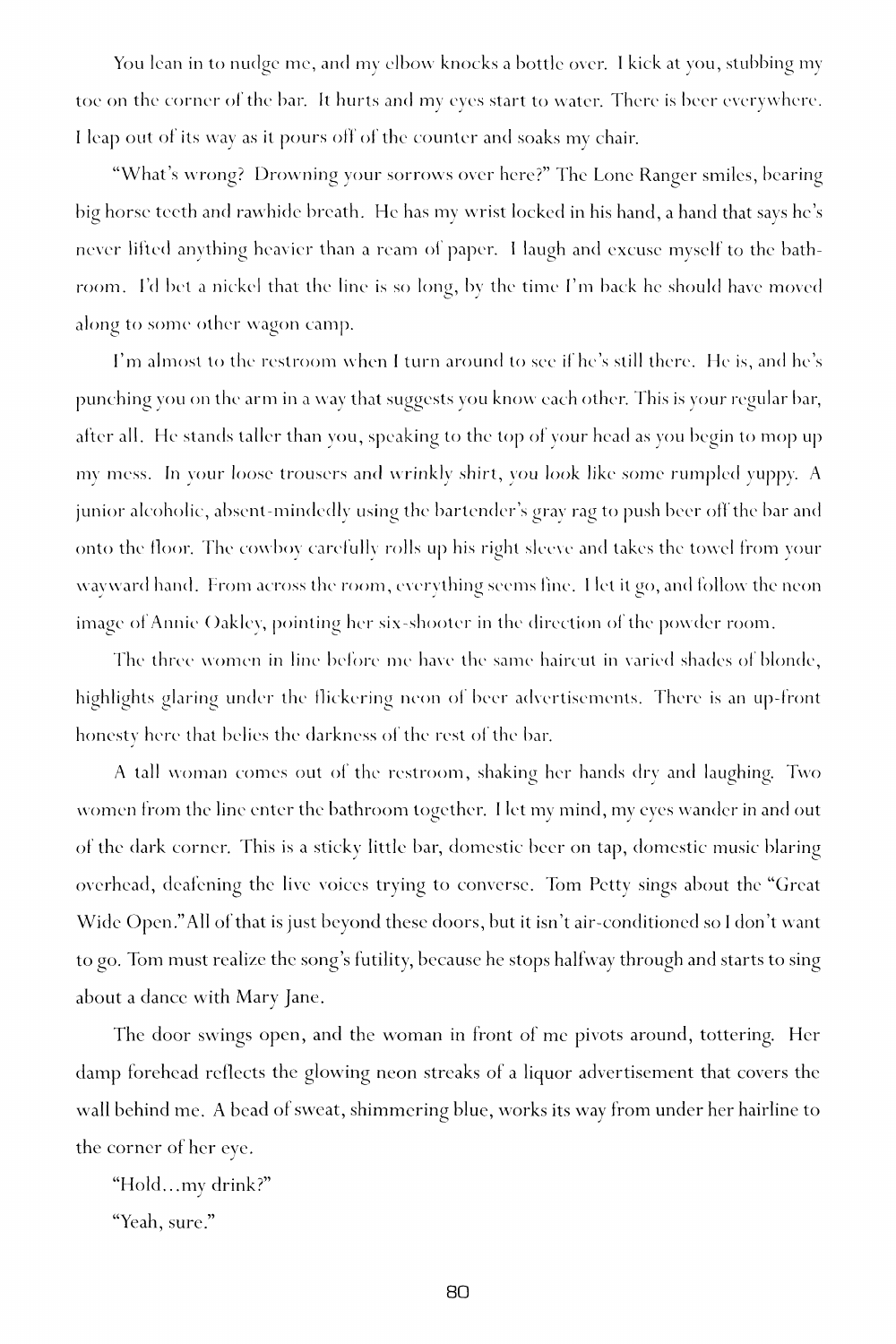Her drink is a glass of melting ice with some amber-colored liquid poured in between the cracks where the ice couldn't be jammed together any tighter. The glass is covered in condensation. I have to hold it balanced on one sweaty palm so that I won't drop it. She staggers into the bathroom, closes the door, re-opens it, closes it. Then I hear her scratching, trying to lock it, which ends up with her opening the door again. I walk over, pull the door shut, and stand back. She shouts a thank you, voice muffled through the door.

I can taste my breath, thick on the back of my tongue . It is rancid from 'dinner.' "My treat," you said, baskets of pretzels turning soft on the bar, mountainous bowls of stale peanuts. The salt is rising up in my throat, pushed out of my stomach by the beer. I am about to put down the watery drink and find the gum in my purse when the door opens. Out stumbles a new woman, one whose lips are fleshed out into shapely maroon arcs, whose lovely hair is teased awav from her head. She will melt momentarily.

She takes a step forward to reclaim her highball, and trips.

"You...going...later?" Her speech is as blurred as the words on the soaked bar coasters. "Where?"

"Swim. Ming! After. The bar. Clo...shes."

She has these bright, insistent eves that sav I should understand her. I have no idea what the hell she's talking about.

"Yeah, I'll think about it." Nod, nod.

She smiles in the middle of taking a drink, condensation and alcohol dribbling down her chin. Her freshly applied lipstick now adorns the lip of the glass. She holds it loosely as she lurches away, walking as though her leet were in tin buckets. The woman behind me shakes her head. I just smile and close the door.

I turn on the cold water and hold my sticky hands under it, scanning the bathroom for the courage to look at myself in the mirror. The toilet is lidless, cracked, and the toilet paper dispenser is apparently ornamental, holding a brilliant minimalist sculpture, an empty brown cardboard tube. In the corner is a little plastic trash can, overflowing with tissues used beyond use.

My reflection emerges between messages scrawled on the mirror in eyeliner (mainly terse rhymes regarding somebody named Richard). What's left of my hair is becoming full in the damp air, sponge-like. Cutting it short has forced it to condense all of its usual rebellion into two-inch strands, so that I seem to wear a straw wig. My lips gave up imitating 'Ripe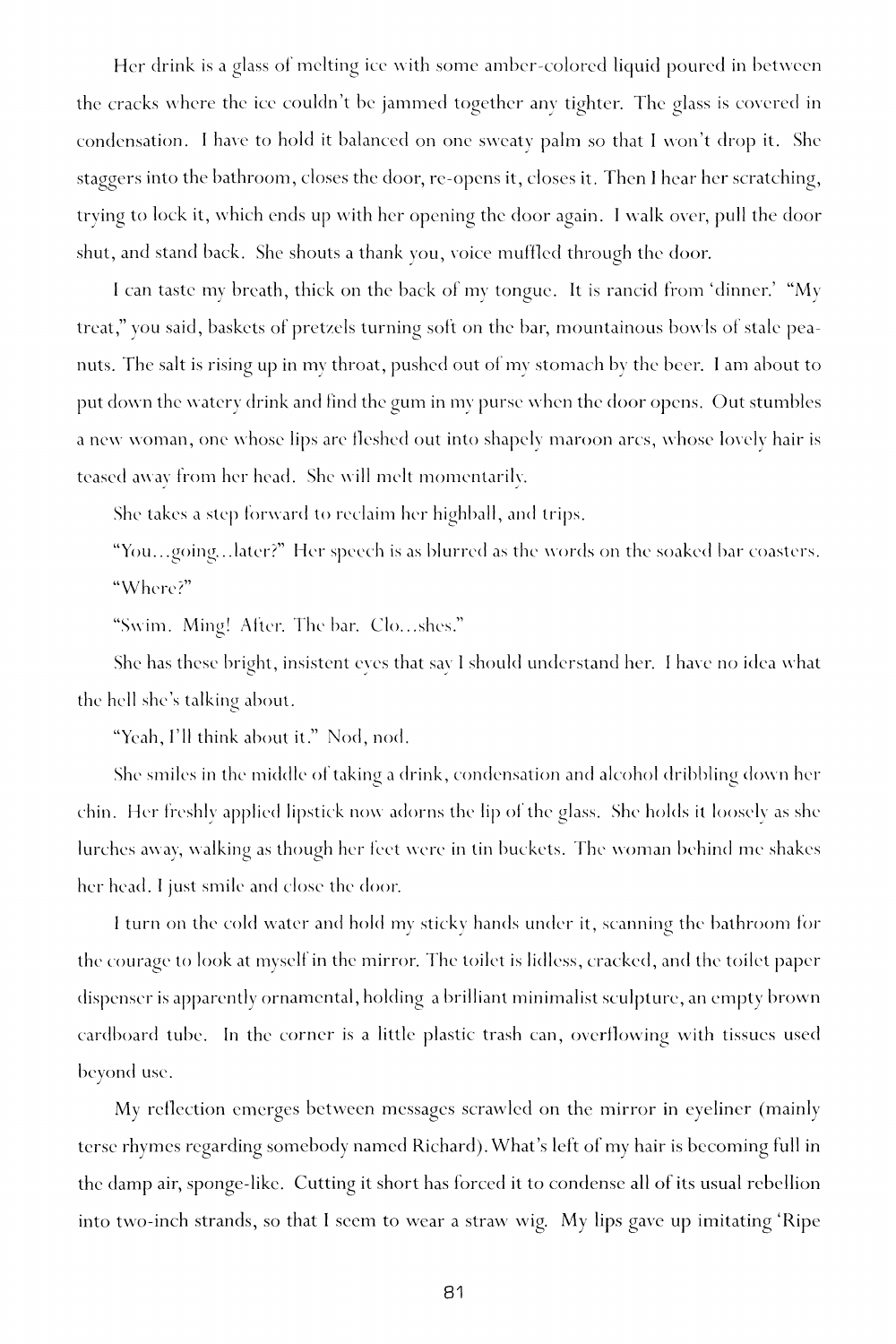Berries' a six-pack ago, and mv gleaming face has made a mockerv of "shine control" powder. In a strapless top, the pale skin of my upper chest and arms is stretched thin over my bones. I look like a scarecrow dressed in some poor girl's bar clothes.

I turn off the faucet, wiping mv wet hands on my pants, and open the door. There are a dozen women waiting to get in, including the chick in spurs. Twelve perspiring upper lips and foreheads, twelve heads of matted hair, eight dripping drinks, and four eves damming with tears. The phrase 'hot and bothered' drifts through mv mind.

"Hey! Hey, Jill!"

Your voice carries all the way to the restroom. I wonder how many nickels you've spent since I left you in the company of the Lone Ranger.

"Rick's buying!"

"Hey... Rick."

It's almost two, and it isn't just us that he's treating. The Lone Ranger is buying rounds tor everybody in the bar. Crowding around us, they lean in for last call. The bartender slams the last draw on the counter decisively. I le is a short man who just wants to get everybody out, sweep up the peanut shells, wash the dishes, and go home to his television. He begins to clear off the bar, picking up glasses and running them to the back room almost faster than people can put them down. He shouts to somebody working the tables, a man who only shrugs and shuffles through a swinging door into where the kitchen is. The bartender follows furiously, and even Rick jumps at the sound of glass shattering.

He pushes his hat back on his head, holds a napkin to the dampness collecting on his forehead. He's not a bad looking guv. From what I can see of the hair at his temple, it's a light color, blonde or red, and he's got the longest eyelashes.

A second hat appears near Rick's right shoulder. In seconds, the rest of his sidekick materializes from out of the humidity and extends a hand.

"Pinto."

"Pardon?"

"I am Pinto."

"Like the bean?"

Rick cuts in, translating. "It's a nickname. You got a nickname, [ill?"

I am waiting for you to defend me from your friends. Any minute now.

"Let's go!" The bottles lined up in front of you amplify your voice. The audience in the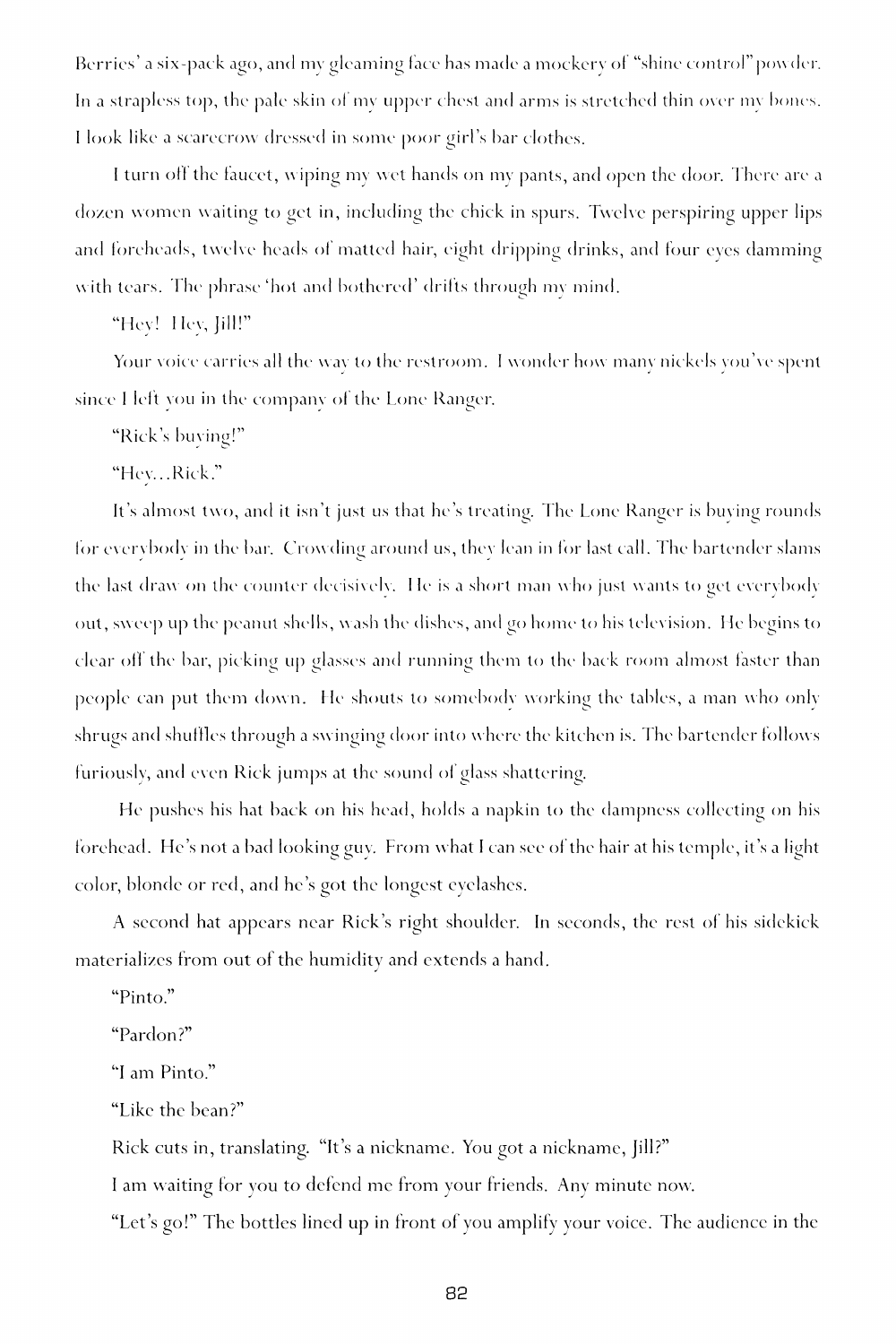mirror is becoming irritated with you. Pinto withdraws his hand.

"Go where?"

"Swim. Ming!"

You're speaking fluent drunk-ese. I'm several beers behind, and sewing your words into coherence.

Pinto explains while you space out. "Yeah. Rick and I know this pond. We go all the time, it's great." He's a short guv, in height and speech.

Your eves float in vour head, unfocused. You nod, either agreeing or losing consciousness. I follow the line of vour sight to something shinv. Pinto's brown belt has a big, big silver buckle. I can't read exactly what is engraved on it in the dark, but I imagine it's got to be either his name, or the name of his horse.

Hi-ho, Silver.

You're quieter in the back seat of Rick's Ford than YOU are at the bar. A smooth silence passes between us as we roll alongside fields of slender cornstalks. They are unaware that in a month their leaves will become brittle and drv. That a farmer will decide one cool morning, all crisp air and muddy overalls, that the corn is ready for harvest. Combines will enter the field. Parchment leaves stripped from brittle stalks, ears of plump kernels separated from their rasping husks. Mavbe late September.

The one stop made along the way is for Rick's sidekick to relieve himself. Rick slows down and pulls awav from the road into a low, bare ditch. Pinto runs off into a field for decency's sake, making some crack about flooding the crops.

The Ford repeatedly clears its throat while we roll down the windows and listen to the field, corn sheaves flapping in the shallow breeze. Our sediment-encrusted shoes line the carpet under us, the rich smell of our summer feet filling the car. Pinto returns and Rick peels out of the ditch, fishtailing on the groundless gravel. Our seatbelts swing vacant over our heads, and we make fast grabs for each other. If we are thrown from the vehicle, we want to land together.

Rick straightens out the Ford, and the four of us are again propelled along the dark highway. You nonchalantly scratch a handful of fingers over the loose overhead upholstery, unconcerned with death. You are not frightened by anything as banal as cars spinning out of control in rural Iowa, the nocturnal grating of chrome and earth, or skull-crushing centrip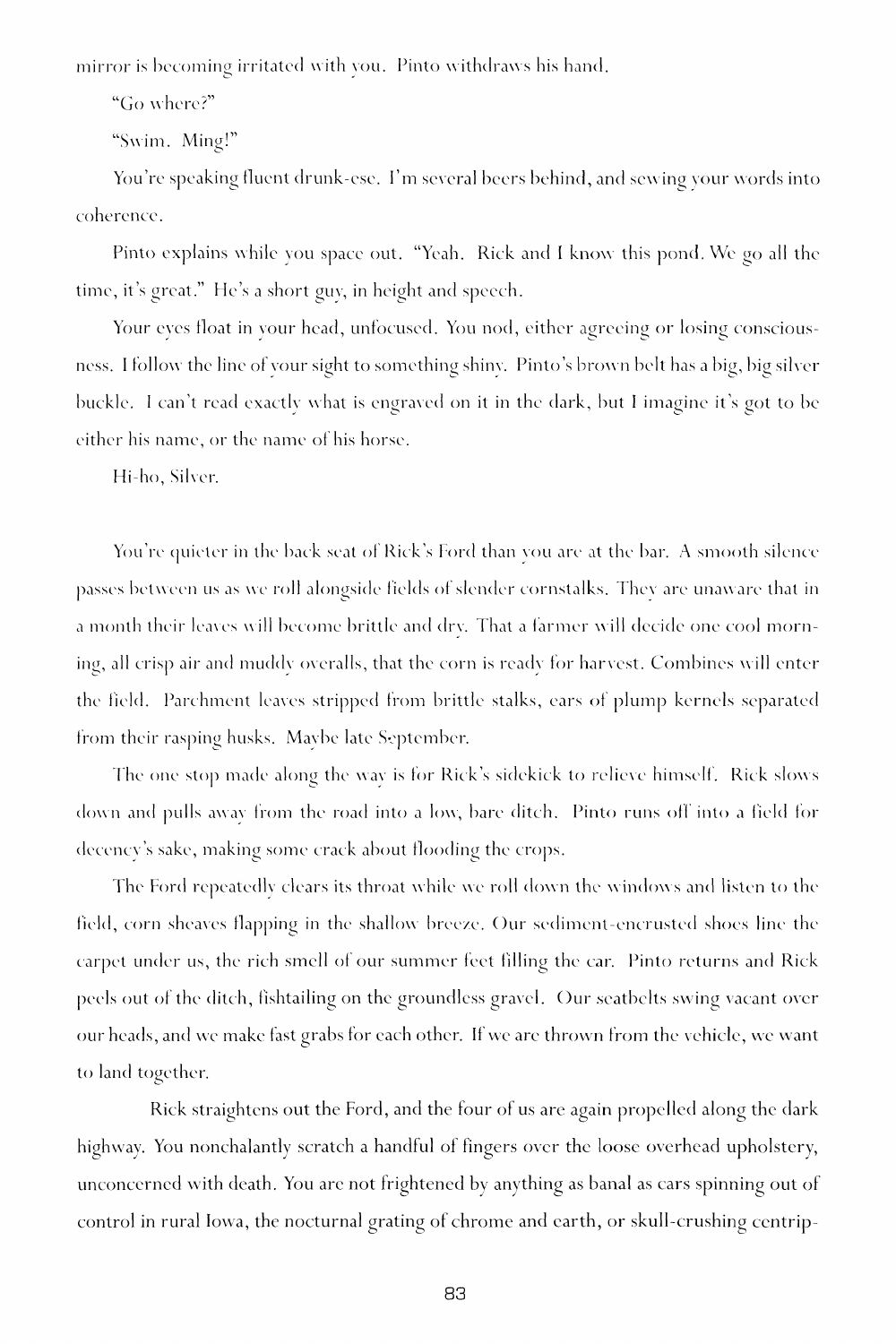etal forces. But I am.

"Tell your lriend to drive in a way that doesn't scream 'intoxicated.'"

You pause a little, and I watch your bare toes curl up into little white slugs. You are stammering right next to me , but I don't turn to face you. Your voice sounds a very long way off in my ear. "My friend? I thought you knew him...".

Words blowing out of the open windows, into the fields. "...I just met...while you...in the restroom."

I chew my lower lip in the exact spot where the silence collects, becoming heavy.

Rick takes his eyes off of the road to meet mine in the rearview mirror. The way he's angled it, I can see mv reflection. I look like a basket case with my hacked hair and lip-biting.

"Hey, honey, relax. Once you're in the water, you can turn around and watch the show."

"For now, why don't you watch the road?" Pinto is the only one of us wearing his seat belt. He doesn't have anyone to hold on to up there, just his hat. Pinto turns around to face us, lifting his voice above the undercarriage *tiny* of moon-blued gravel.

"We go out here all the time. We've never been caught. Closest ever happened to me, is I had to stand there buck-naked while the Sheriff lectured me, and his buddy wrote me out a ticket."

No response, what with vou stammering breathlessly, and me busy chewing my lips off.

"Ah, don't worry. It ain't much mor e to pav than a speeding ticket, anyhow. Besides, that ain't the point."

I put my hand down on the seat and you close your fingers over it.

"Wh-what-t-t...is the point?" You stutter, almost breaking my fingers in your grip.

"Shit, man. I only get naked so I can see *other naked people.*"

Beyond his jagged smile, trees rush the road, blotting out the cornfields. We pass the park entrance, and the clumsy sign that states its operating hours, but we do not slow down enough to read it. As we speed around roads sculpted into pedestrian scenic routes, there isn't a soul to be seen. We tear past picnicking vistas and fenced preserves of long-stemmed prairie grasses. We know that the park is well past closed.

Rick has begun to hoot and yell, bucking the Ford with the gas and brake pedals as though it were some wild horse, not a powder blue pick-up truck with one burned-out headlight. He turns around and shouts, "Almost there!"

Pinto pulls his hat over his face, and we swerve hard again. We seem to skid sideways for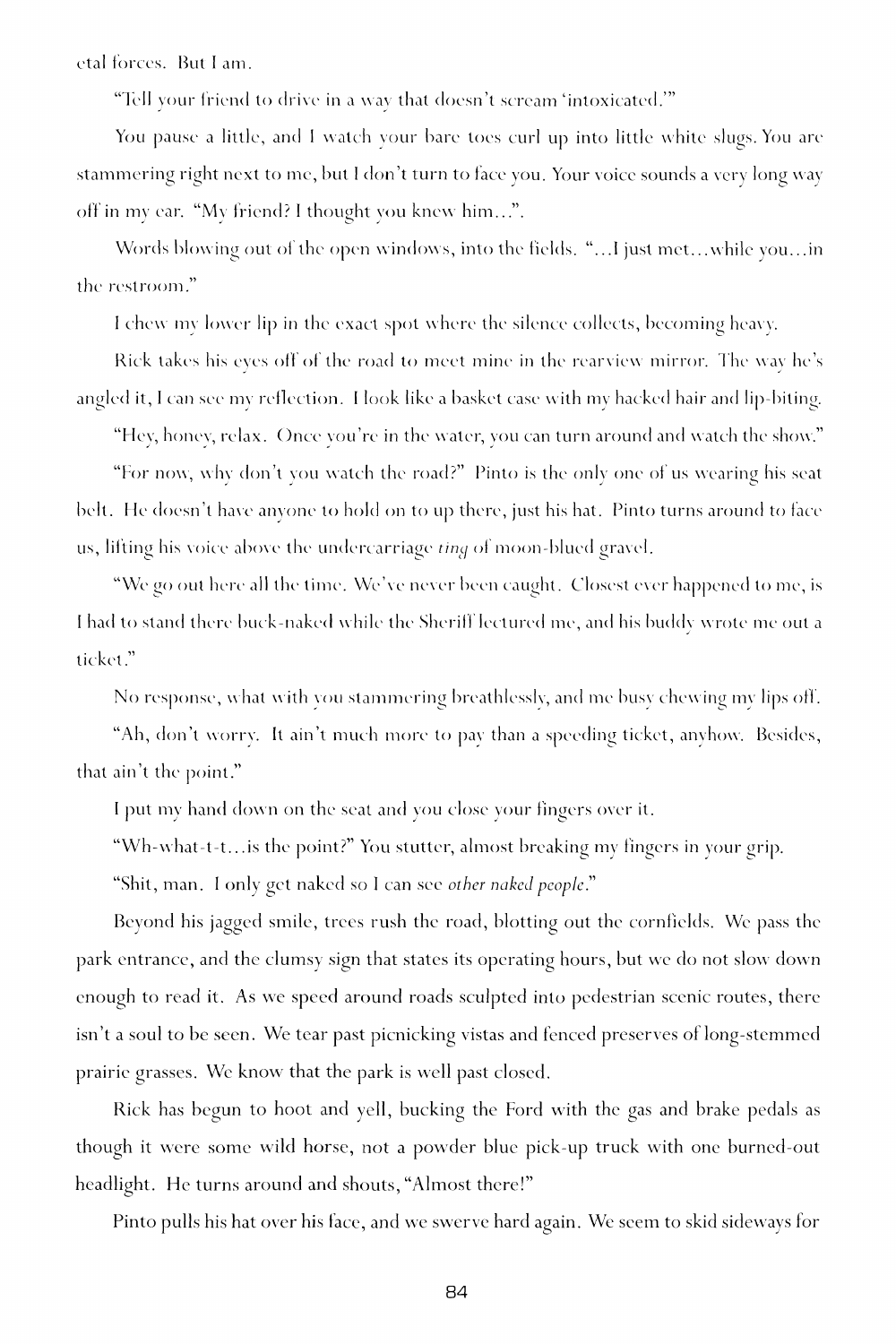a mile through the gravel lot, four doors flying open on rusted hinges and sucking us out into the night. In mv racing, chicken-exiting brain, everything is becoming; extreme .

We two tumble out of the car before it comes to a complete stop, shoes in hand. By the time Rick and Pinto grind their boot heels into the gravel, we're far ahead. As we run, pine needles lance our toes, rocks are caught between them.

I drag my teet as vou blindly pull me along through the darkness, "How do you know we're not about to step off into a ravine?"

You have an intuition about direction, vou sav, about finding water.

Slurred voices drift through the trees. We follow them into a clearing where there are a dozen or so people standing in a tight circle, finding their sea legs in forty ounce bottles of malt liquor. We move past them unnoticed. Matching long strides through the woods, we will be first in the water.

You stop me at the threshold of the sand. It's quiet here except for the sound of water pushing itself onto the shore.

"Just keep moving," you sav, monotonously, as though reading an instruction manual on nude swimming, "Don't look back. We'll get in, swim around. Be good sports. Then get a ride home from what's-his-name. It's fine, okav?"

Walking the path between groves of trees and drinkers has cleared your mind. But the moonlight, the beer, the excitement, has all had a deteriorating elfect on mine.

"What's-his-name?" A black-and-white image of the real Lone Ranger Hashes into mv mind. I briefly wonder what his horse's name is, whether that horse can even swim, because I know I can't. I taste blood where my lip has split.

Suddenly, vou are naked, pale, a giddv marionette Hailing toward the water.

I stand ankle-deep in pond scum, your khaki pants and generally buttoned-up wardrobe heaped next to me. I watch the back ol your head grow smaller and smaller until there is nothing on the surface of the pond but the thrashing of water that trails behind vou. It gets longer with each breath that I remain on the beach.

The faster they're off, the sooner I'm in, I tell myself. I fumble with mv jeans' zipper as though it were a loaded gun, clumsy hands loosen mv pants in erratic jerks. I remove mv shirt in one swipe and leave my clothes on the sand near vours. The sooner I'm in...

I make a dash at the water, then realize I'm not done. I'm standing here in mv underwear, within earshot of Pinto's clipped phrases and Rick's whooping laugh somewhere in the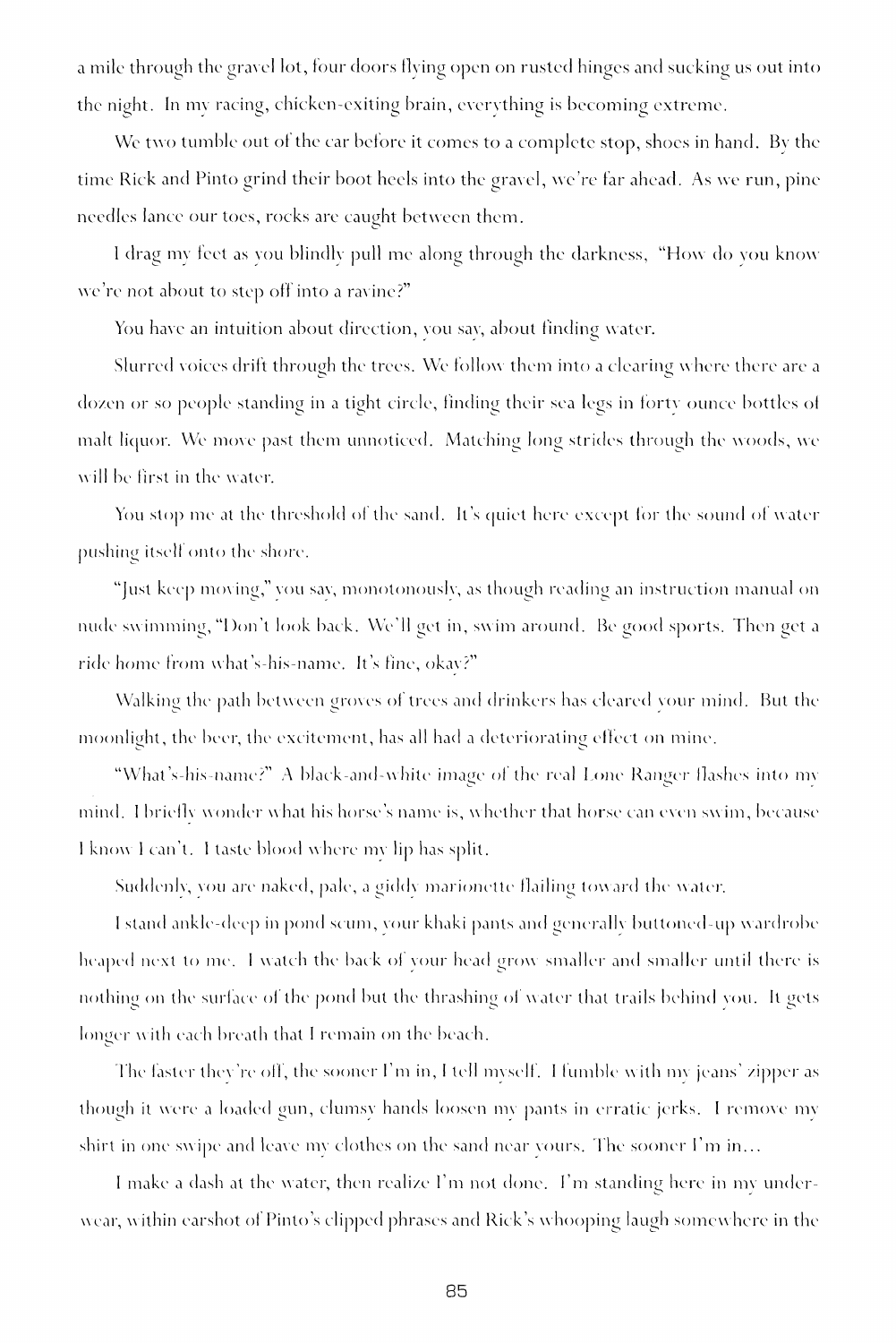woods. I need to get in before they catch up.

I sheaf off my underwear, leaving it where the water and sand mingle, and run into the pond at full speed. I thrash around until I am waist deep, watching through my watery yeil as vour head glides further and further awav. One hard trip on the uneven sand and rough debris of the pond floor, and I am falling forward into the water. Het it creep up over my shoulders, and move out to where von are.

Instead of swimming, I move in an exaggerated underwater walk, something like bounding across the moon, splaved toes scattering loose piles of sand. I find you staring purpose fully at the cornfield of nimble stalks furthest from our shore. I give vou a gentle tap on the crown and we can acknowledge each other again, made decent by the murky water.

We turn together toward shore, in time to see a clump of stragglers exit the woods, and run right over your careful pile of clothing. They move in clumps, gobs of exposed, pink llesh. I'd rather not w ateli.

"Kace von out to the bobbing things."

"The buoys," you correct me.

"No, just us."

You're in the lead. 1 swim like driftwood. Before I've moved more than two meters, the water has become a landscape of floating heads and beer cans. Your face is lost among them. I dog paddle past the two men whose hats I have memorized. They didn't waste any time swimming right to the center of the action. I lower myself so that only my eves and nose glide above the level of the pond, wary of Pinto's wandering gaze.

Their shoulders brimming up over the water don't speak much of farm labor. Both men have soil backs, soltlv stooped into the tvpicallv rounded posture of an office worker. Rick's hat nods over Pinto's in a gesture toward the same rows of corn that vou were just examining. He creates a lilting rhyme of odd words, using as verses the brand names of herbicides that run from the fields into this pond.

"Roundup, Broadstrike..." fie reminds us that we are naked in a pond in farm-town Iowa. Mad Cow, Mad Sheep, mad us. Pinto laughs, high *and* hypnotic . We are olives in *an*  extra clrv herbicide martini. "Marksman, Guardsman... "

The water in mv ears dampers the Pone Ranger's voice to *an* echoing whisper. Rv now I've drifted too *iav* from the shore to stand, *and* have to relv on mv bodv's natural buovanev. fhis is short-lived. You wave to me from out at the rope fence, deceptivelv close. "Come on,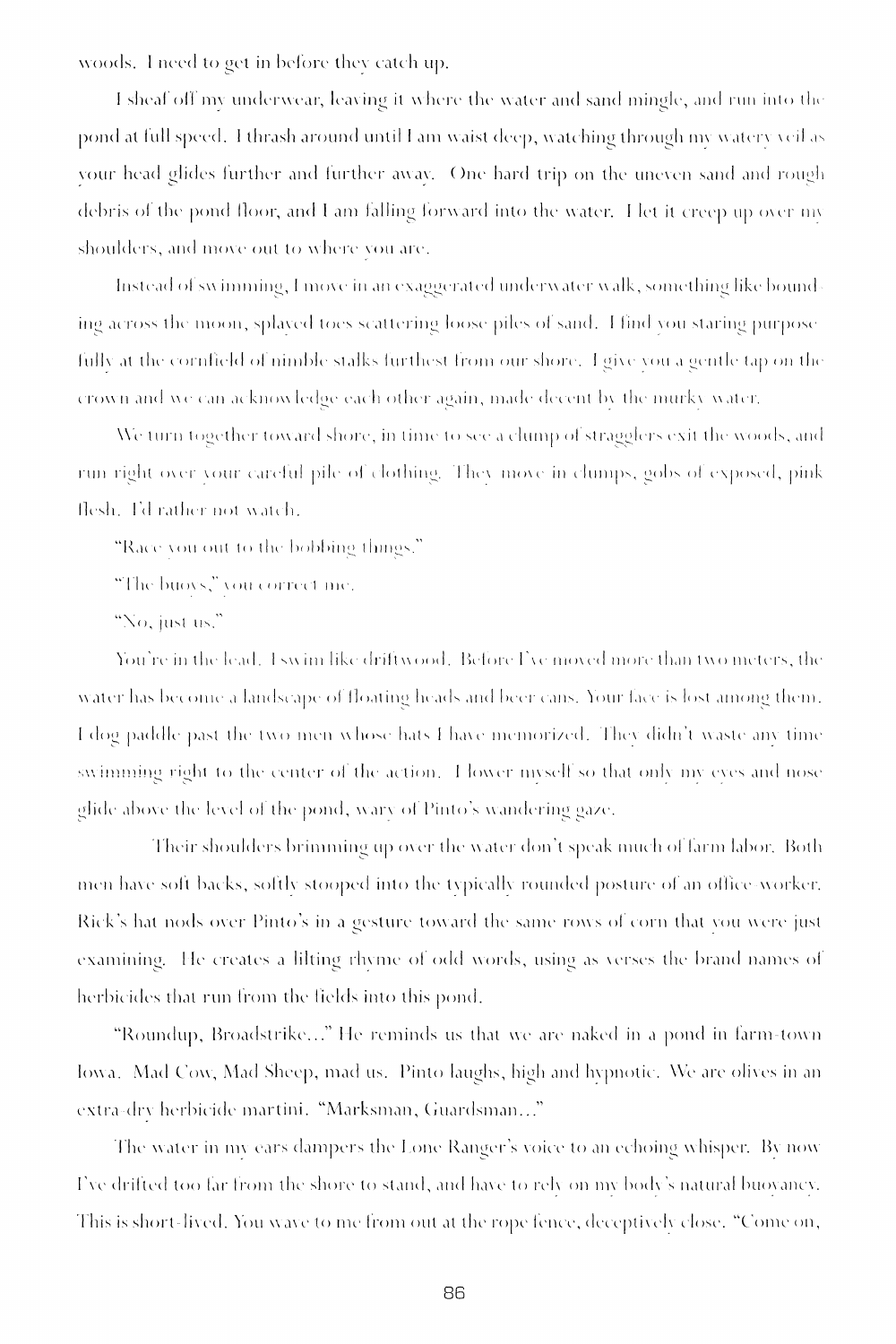YOU can make it," siren-calling from the buovs. I kick and choke to the nearest dock, arms wrapping around its fat timber leg. You shrug your shoulders and turn to swim along the rope lence.

From the other side of this dock, I can hear angry noises, grumbles and water-slapping from a handful of bathers. Their voices rise over the sounds of people entering the water, the sounds of people throwing beer cans and each other.

"That whore! She walks in here, in her bra and panties. I asked her w h\ she still had *those*  on."

There seems to be a class struggle, a rilt between those committed to nuditv, and those who wear their underwear right into the pond. We, the naked, are represented by the loud est, most vulgar woman in the water. Too intoxicated to swim, she supports herself with a leg of the wooden pier and tosses her wet hair. It's strung limp across her face, which is screwed up in disgust as she drags harder on the drowning cigarette, "So she goes, 'Well, I'm not a whore / That whore!"

She spits. The cigarette officially dies, its tobacco entrails falling out in a damp lump. It is given a burial in her beer can, crushed and submerged. 1 he can sinks, submarined into an underwater mission to seek-and-destroy all contraband underwear.

I want to warn YOU about chemical cocktails *,\\M\* the underwear people. I float and kick out to the buoys, where you aren't anymore. A swaving marker discourages me from swim ming any further from the sandbar, or any closer to the poison corn. I throw my arms around it, drowsy and content. From back here, I can scan the entire crowd. I see other heads scanning, eves groping the wav hands do on a crowded bus.

Nobodv knows I am here, floating at the back ol now here. I am indistinguishable, almost even to myself, just a piece of jetsam on the water. I let go to float on my back, ears submerged. Throwing small tides with my arms, I can loosen the gravitational pull of reality and the shore. Thear, alternately, the mute chords of the waves and the vocal fragments of anonymous swimmers. Voices travel like lightening over the water's surface, but are dampened into silence dircctlv under it.

Here I am disembodied, disowned, disenfranchised. I imagine nnsell not born vet, not near being pushed into the world. Under the same low skv and dust of starry matter, we have all become siblings, our bodies sYnchronized to a median age, the dillerences in our genders melted awav in the warm current. Small waves smooth themselves in sheets over mv bock,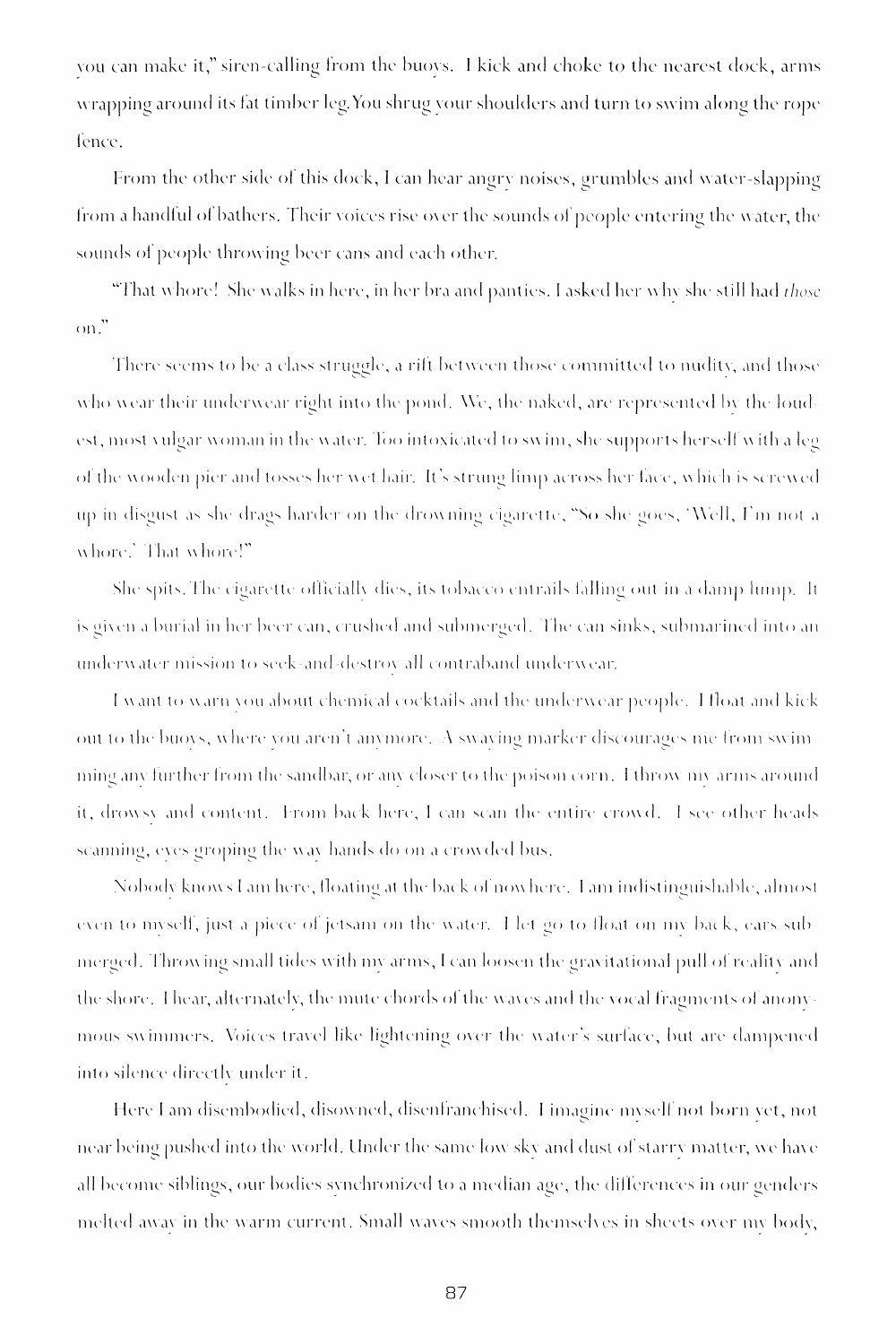skv-bared.

One great push of the tide sends a rush of water over my face, into my mouth, but it is the sudden light that chokes me. I right myself, gagging on water and colored flares. Cherry throbs of red, bomb pulses of blue, send backup. The pond is newly engendered in the flashing lights, bodies emerging onto the sand. Slick-wet, bare-white, and luminous, broadcast over the glistening waves of what was our murky cover.

The stars above are aligned for chaos, parodied in the white points of flashlights that dodge between trees. Dogs bark behind a thicket of weeds just high enough to slow the progress ol a uniform. A man in brow n-and-badges stumbles his wav down to the beach, searchlight trained on bare legs shuff-scuffling into their khakis. I see vou struggle up onto the shore. You dress and jog barefoot toward the trees, shaking sand from your pant's leg. You move disoriented, as though the bobbing tufts of light are scattering vour vision.

The surface of the water is passed over a few times with flashlights before they disband, turning toward the woods and the promise of land-logged nudity. I float alone in the dark, one hand on the buoy line. Forgotten at the edge of the pond.

The tide carries me up and down on the water, like a cork. There are a few things that I know for certain. 1 know that vou are going back to Newton, Iowa, alter tonight, with two weeks lelt of vour internship. That at summer's end, vou will return to finish vour education. The rest of it, I can predict. That directly following graduation ceremonies, you will speed back to the Mavtag plant, find Denise in the lobby, and fall on one knee, proposing marriage. That she will accept, mavbe even without dropping her nail file, and you will marry her, father two-point-five children, rise to 'legendary' in corporate status, showered in pay-raises and extra holidays, retire with a pension and golf yourself into the grave, all while I bob in some chemical sewer.

I need out. I need to swim out before I dissolve. But, remember, I can't swim. All I can do is float on my back. Pieces of plant material drift by, catching between mv toes in greasy strands. The tide laps around me , the sandy floor settles until the pond is miles deep and I am isolated, impaled on its surface. I watch with regret as the bright skv smears into one dense, obsidian expanse.

Slowlv, and then like gunfire, rain takes the pond. The smooth surface becomes a thousand concentric distortions, warping and confusing distance. Light and metallic, the simple sound echoes and multiplies as empty cans spin on the water, pockmarked in the rain. Clothes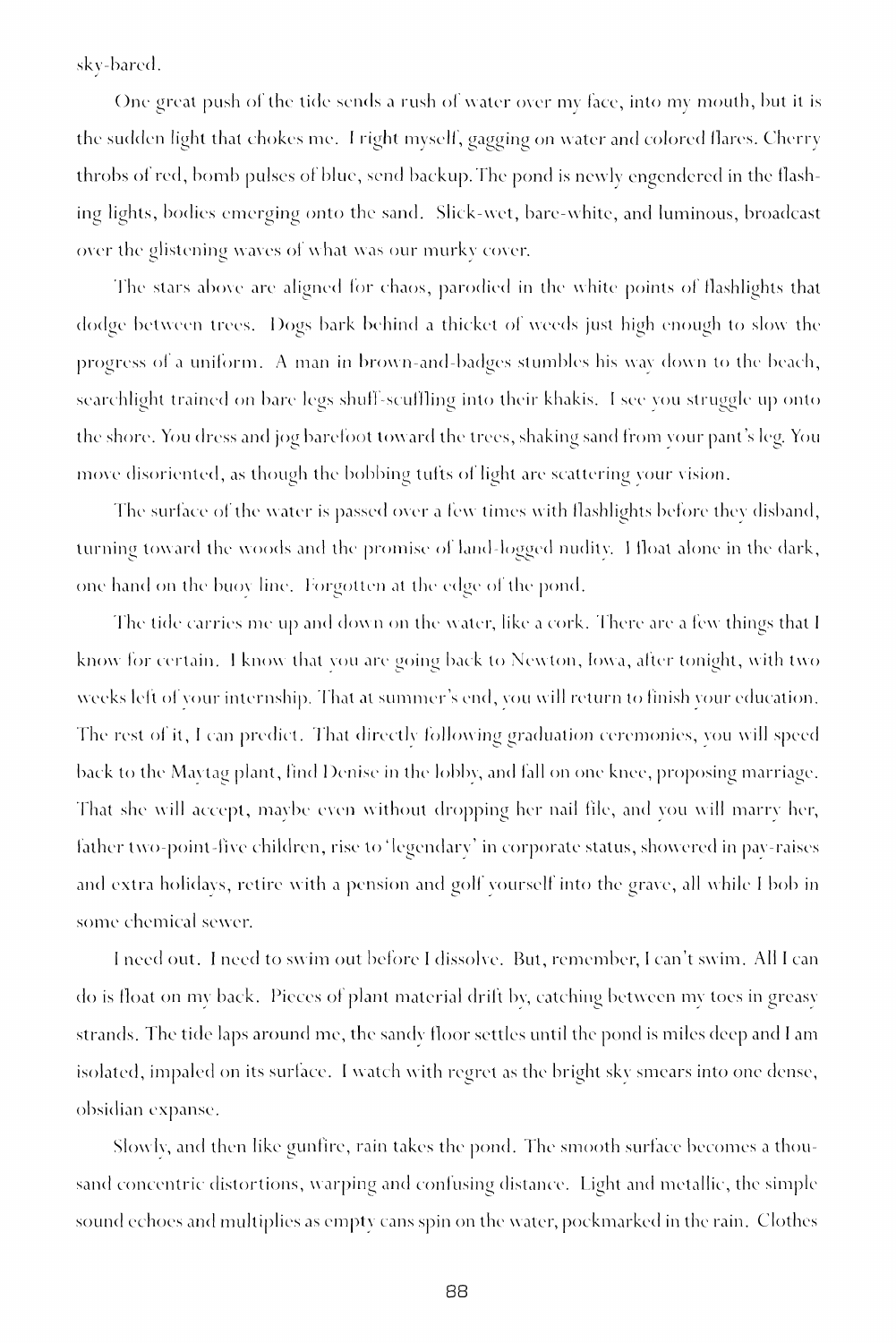scattered on the beach take the shape of the sand beneath them. Cold drops pelt my upper body and face. Soon there is no skv, no land, no pond. Only blurred boundaries, one continuous element.

The rainfall is fast and furtive. After five rounds of feeble thunder, it is over. The clouds drift away, consumed by clear black night, and the only interruption in the length of emptiness that stretches before me is the reflection of the moon. It looms overhead, docile and obedient as the water.

You who brought me here, you whose damp neck I followed, you are not around to ^uide me out. Instead, there is the moon. Its perfect, ironed-down blankness pulls me along; on strands of uncertain light. Facing the sky, my head leads my body to shore as I float with arms outstretched. When I reach land, I tell myself, when I feel the teeth of sand grains between my fingers, I will have made it. But I want to be ignorant to how far or how close I am. To know is to panic, and to panic, drown.

I kick and scissor, returning the skv's emptv stare until I feel the sand brush against mv back, in mv hair. I close mv eves, legs still churning, untangling me from the water. I sit up, and water pools in mv lap, lacking the strength to pull me back in. Standing upright on the shore, I am released, goose-bumped and chattering. Mv skin alarmingly white, hair waterlogged and stiff. I am on land, anchored bv gravity. I exist.

I roll forward onto my feet, standing slowly, pushing with my arms and legs. Drained and loose at every joint. Relearning mv weight, I walk with legs too wide apart, vainlv searching for evidence of my earlier tracks. They have sunk, leaden, under lavers of water and chaos. As I walk further, I see the bare steps of other bathers pounded under the sharptoed impressions of officer's boots. Where the footsteps end, deeply tire-treaded gouges collect water.

Wandering between piles of scattered clothing, I find my jeans stamped into the ground. They are yards from where I thought I had slipped out of them. I peel them off the sand in one sheet, reanimating the stiff denim legs. Grains of sand rub in distressed tracks against my thighs.The shirt pressed into the ground nearby is not mine, but I pick it up and shake it out, particles flying. I pull the gritty top over my head and turn back. There is no trace of me in the water, and there won't be. The pond is blank, moon dissolving into it.

New sunlight slips among the dense silhouettes of trunks and boughs. I walk into it, narrowing my eyes against the glare. Soon a gravel lot shores up to the forest edge, and there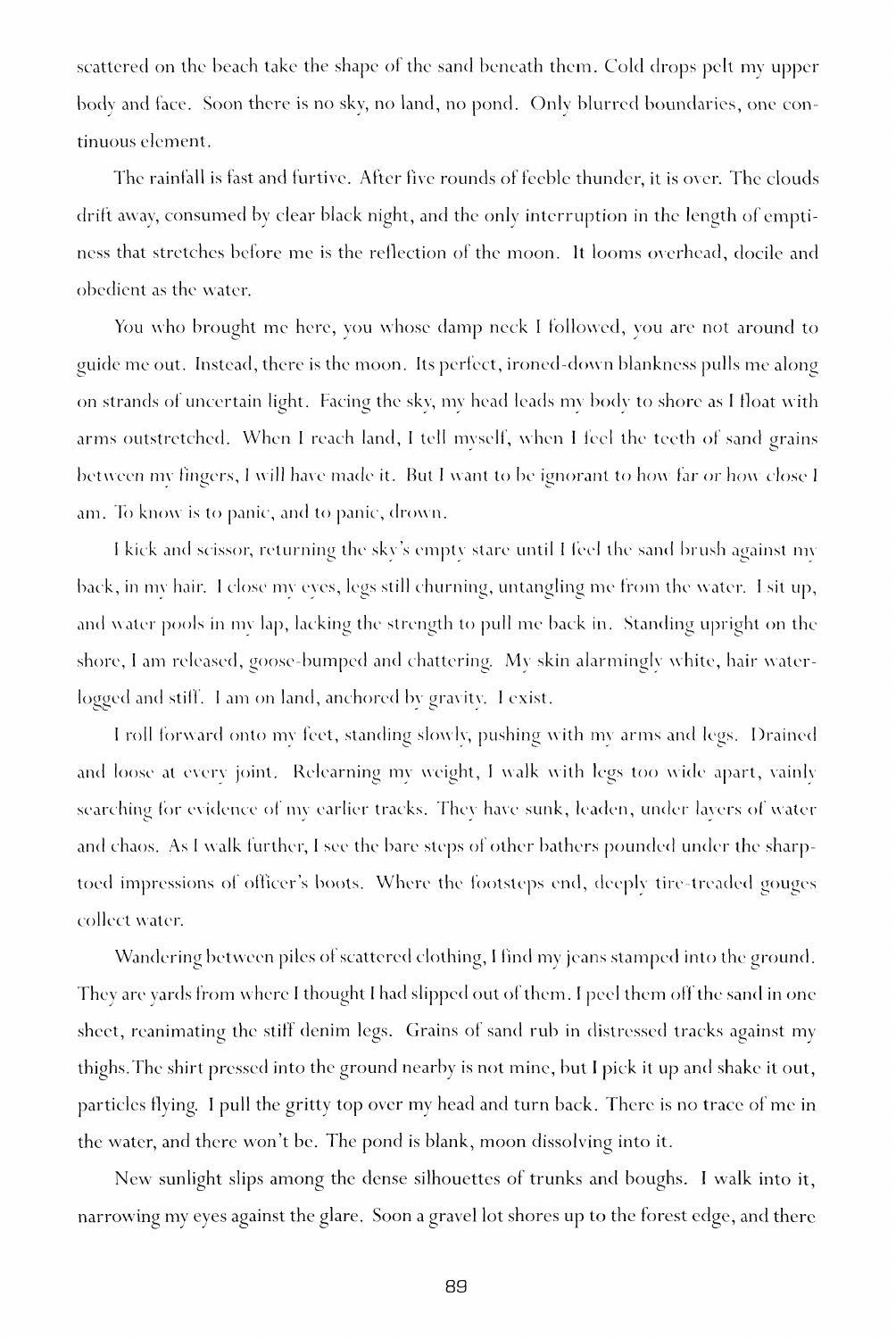is the blue pick-up, one door wide open. I follow its incoherent tracks to the dampened road, toward the glowing horizon. My bare feet are divided, one choosing the dirt road, and the other the weedy shoulder. A breeze moves against me as I walk, carrying with it the musk of a matured summer.

Before me , the road stretches muddy and crooked as a dry river. Power lines measure my distance toward the discolored haze of'home.' To my right, there is a steep incline thick with weeds. Above it, a false horizon, tempered blue sky over needly-green cornstalks. The sky and the corn are restrained by a thin, barbed-wire fence. The only sense of unsettlement is the rustling of waxy leaves. The sound is low, and above it light is caught, lost and reflected among the tassels.

Mv left foot drifts, joins the right foot in the weeds at the side of the road. Together, my bare feet slide down into the dewy grass of the shallow ditch. Their low shuffle displaces a collection of small, white moths. They Butter further along the embankment to nestle invisibly in the grass. Struggling up the incline, grasping the unseen, I manage to pull mvself to where the fence starts. I bend at the waist and slip cautiously between the two strung lines of barbed wire. It is dark here, in the tall morning shadow of stalks. A canopy of threaded cornsilk rustles over mv head. Closer, I see the shimmering tassels are muddv-ended and damp. Meticulously planted rows march away from the road, becoming dense and uneven, eventually massing to black.

I was once told that if I were lost in a cornfield, I should chose one row of corn, and walk with it until I found myself at the edge of a new field, at a road. Peering down the planted corridor, I see no escape, only two rows that converge to one black point.

I can see you, hours from now. You walk back to the bar to retrieve your vehicle. You move fast, an orange blur in the pullover that you promise to return. Honest, you tell the wise, disbelieving officer, orange just isn't my color. You find the car exactly where you remember parking it, maybe there's a ticket on the windshield that you tear in half, and half again, and leave on the asphalt. At any rate, you get into your car and drive straight back to Newton, Iowa, to Denise the secretary, and to designing dishwasher parts.

Long leaves scratch and grab as I step out of the row, rough edges scraping against my arms. After a few steps, I stop and untangle myself. Brushing a hand between two stalks, I feel something resist, then cling, to my forearm. In the light, I can see transparent strands fly, drifting on a breeze that I don't feel. I look toward the place that my arm brushed. Between